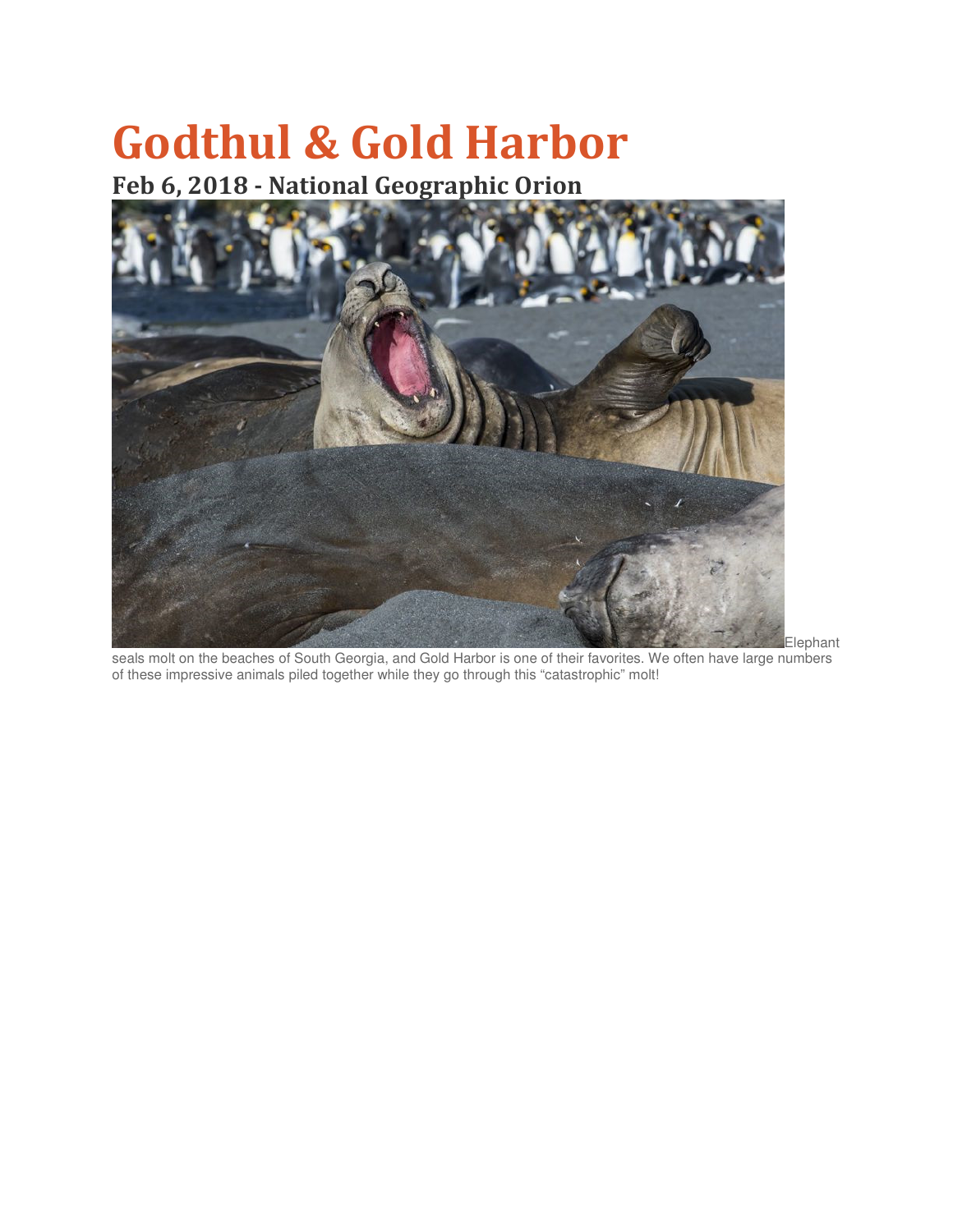

old whaling station in Godthul there is a walk through the tussock grass to an elevated plateau which gains some elevation, and offers a different perspective of the area. Here the hikers are returning to the beach.



beautiful beach at Gold Harbor offers a great backdrop for the large king penguin colony. The dramatic peaks and hanging glaciers are spectacular.